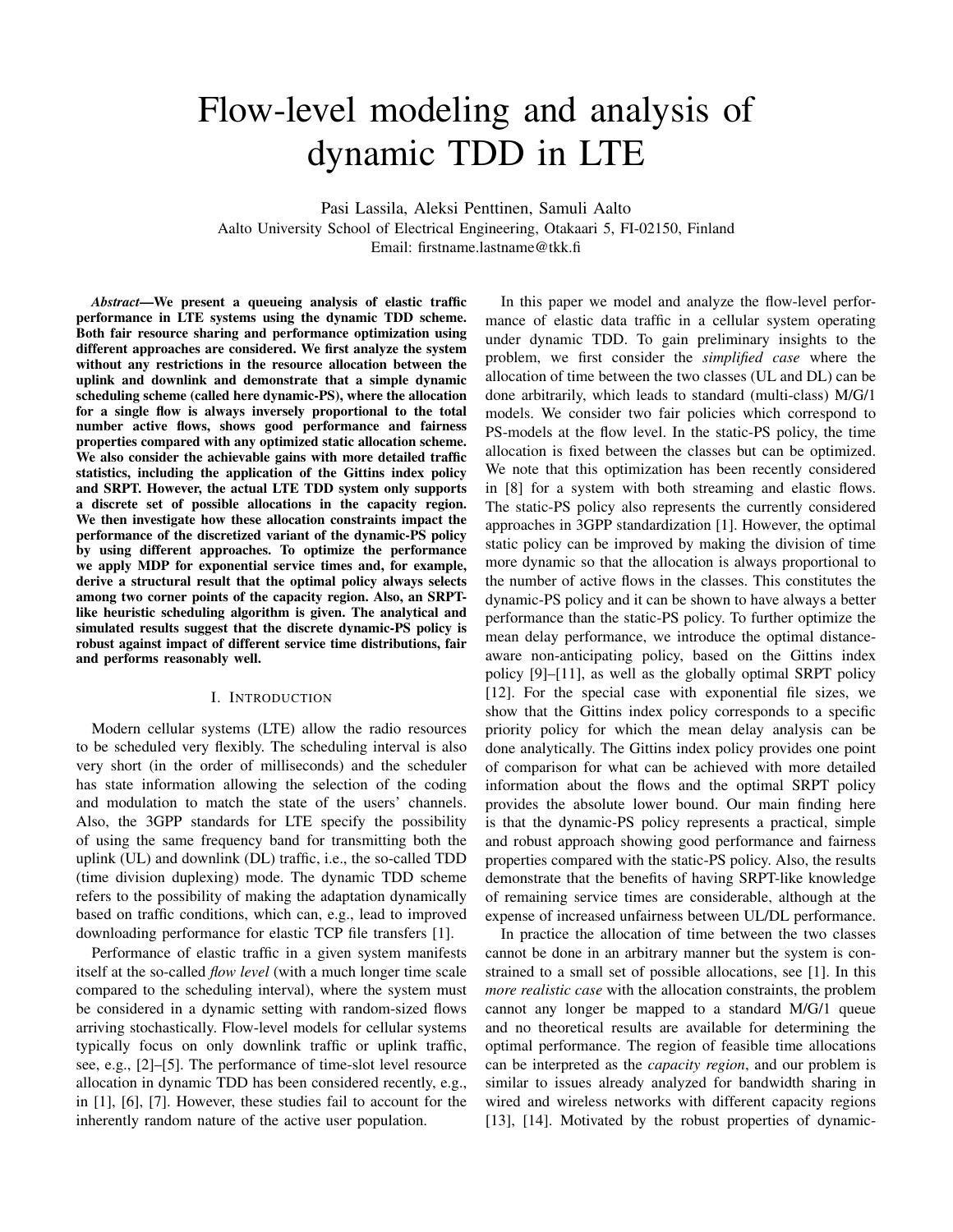PS in the unconstrained case, we first present the discrete variant of the dynamic-PS policy. In addition, we apply the MDP (Markov Decision Processes) theory [15] to optimize the scheduling by policy iteration under exponential service times and knowledge of only the number of flows in the classes. We obtain an interesting structural result that the optimal policy always uses either of the extreme points (corner points) in the allocation region. Third, we apply results for Balanced Fairness in order to obtain an insensitive bound for the performance that approximates the discrete dynamic PSpolicy [13]. Here we utilize the fact that the capacity region of our system can be interpreted as the same as for a tree network with two access links and one common link having fixed capacities. Finally, we develop an SRPT-like heuristic that is based on the obtained insights. Our results indicate that the performance of the discrete dynamic-PS policy is close to that of the unconstrained dynamic-PS and it cannot be much improved by purely knowing the number of flows. Only after having detailed SRPT-like information, the performance can still be significantly improved. Thus, the discrete dynamic-PS policy is indeed a practical approach for realizing flow-level scheduling in a dynamic TDD system.

Note that we are in this paper focusing on the case, where the scheduler does not utilize instantaneous channel state information. Flow-level analysis of channel aware schedulers is difficult as the capacity region becomes state dependent. Stability of such schedulers has been considered in [16] and optimization jointly with size-based information poses a challenging trade-off, see [17], [18].

The paper is organized as follows. The model is introduced in Section II. In Section III we consider the system without the allocation constraints and obtain preliminary insights to the problem. Section IV contains the analysis of the constrained system. Conclusions are given in Section V.

#### II. THE SYSTEM MODEL

Consider a single base station that is serving the users within its coverage area. In the model, we will jointly consider both uplink and downlink transmissions from these users. The traffic consists of elastic flows representing, e.g., file transfers. Each flow is associated with a particular user, and thus subsequently we may use the words user/flow interchangeably.

The uplink and downlink flows are represented as classes, and in each class, flows arrive according to a Poisson process with rate  $\lambda_u$  for the uplink class and with rate  $\lambda_d$  for the downlink class, respectively. To characterize the random variables for service times of the classes, denoted by *S<sup>u</sup>* (uplink) and  $S_d$  (downlink), we use a similar spatial model as in [2], [19]. Users are distributed inside the cell according to a spatial Poisson process. Consider a user, say from the uplink class, with a random size  $X_u$  and at a random distance  $R$ (which is independent of  $X_u$ ). The service time  $S_u$  is defined as  $X_u/c_u(R)$ , where the function  $c_u(r)$  represents the mean achievable rate of a user at distance *r* (when scheduled). The service time for the downlink class,  $S_d$ , is defined in the same way. The generic capacity function  $c(r)$  for the rate at distance



Fig. 1. The region of feasible allocations in the dynamic TDD system.

*r* can be, for instance, defined as

$$
c(r) = \min\{C_0, (r_0/r)^{\alpha}\},
$$
 (1)

where  $C_0$  is the maximum achievable rate within a disk of radius  $r_0$  around the base station, and outside of this, the rate decays according to the path loss exponent *α* outside. The parameters  $C_0$ ,  $r_0$  and  $\alpha$  can be different for the uplink and downlink classes, resulting in different capacity functions for the uplink and the downlink. Thus, we assume a time scale separation between the time slot level and the flow level, as in [2]–[5], [19]. Typically, the service times  $S_u$  and  $S_d$  do not have identical distributions, i.e., they are asymmetric.

Let  $(\phi_u, \phi_d)$  denote the fraction of time allocated to the uplink and the downlink flows, respectively. The discrete set of possible (time slot level) allocations of dynamic TDD in LTE are indicated by black circles in Figure 1. Let us denote this set of possible allocations for the uplink class by  $\Phi_u = \{\phi_{u,1}, \dots, \phi_{u,K}\}\$ , where it is assumed that  $\phi_{u,1}$  $\ldots$  <  $\phi_{u,K}$ . Furthermore, we denote by  $\phi_u^{\min} = \phi_{u,1}$  and  $\phi_u^{\max} = \phi_{u,K}$ . Of special importance are the corner points, denoted by  $(\phi_u^{\min}, 1 - \phi_u^{\min})$  and  $(\phi_u^{\max}, 1 - \phi_u^{\max})$ . For the dynamic TDD in LTE,  $K = 5$ ,  $\phi_u^{\text{min}} = 1/10$ , and  $\phi_u^{\text{max}} = 3/5$ [1]. The colored area in Figure 1 (including all the points along the line  $\phi_u + \phi_d = 1$  with  $\phi_u \in [\phi_u^{\min}, \phi_u^{\max}]$  gives the capacity region at the flow level, which can be realized by time sharing at a faster time scale. The entire area under the dashed line, representing  $\phi_u + \phi_d = 1$ , corresponds to the set of feasible allocations without any constraints.

The load of uplink flows,  $\rho_u$ , is given by  $\rho_u = \lambda_u \mathbb{E}[S_u]$  and similarly the load of downlink flows equals  $\rho_d = \lambda_d \mathbb{E}[S_d]$ . A necessary condition for the system to be stable is

$$
\rho=\rho_u+\rho_d<1,\quad \rho_u<\phi_u^{\max},\quad\text{and}\quad \rho_d<1-\phi_u^{\min}.
$$

However, depending on the policy and the distribution of the service time requirements this may not be sufficient. Furthermore, the performance can be optimized with an appropriate scheduling policy.

#### III. ANALYSIS OF UNCONSTRAINED DYNAMIC TDD

Here we discuss the simplified case where we assume that the time allocation  $(\phi_u, \phi_d)$  can be done in an unconstrained manner, i.e., it can be selected freely along the line  $\phi_u + \phi_d = 1$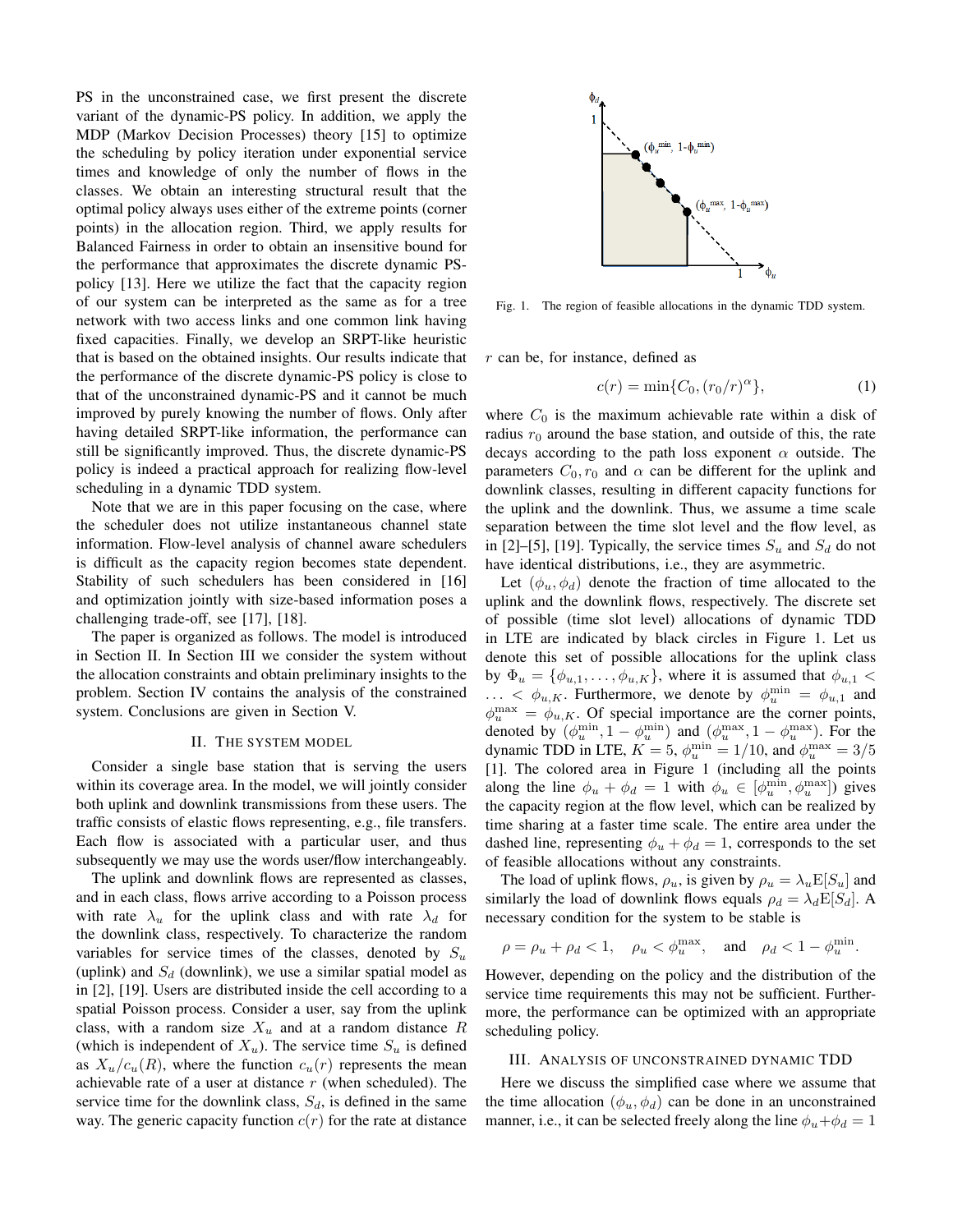in Figure 1. Under this assumption, the system corresponds to a standard M/G/1 queue with two traffic classes and existing results can be applied to analyze the system. To study the performance of the system, our main focus is on minimizing the mean flow delay by scheduling.

#### *A. Scheduling under fair sharing*

Here we consider simple fair policies, which offer a reasonable practical approach for realizing the scheduling in the system.

Optimal static-PS: In the static-PS policy, the time allocation between the classes is defined in a static manner, and the base station is assumed to know the loads of the classes  $\rho_u$  and  $\rho_d$ . Additionally, it is assumed that within each class the scheduler at the time-slot level shares the resources in a round-robin manner, which at the flow level can be modeled as a *processorsharing* (PS) queue [20]. Since the time allocation between the classes is static, the system reduces to two independent M/G/1 PS queues. It is straightforward to minimize the mean number of flows  $E[N] = \rho_u/(\phi_u - \rho_u) + \rho_d/(1 - \phi_u - \rho_d)$ with respect to  $\phi_u$ , which yields as the optimal resource sharing  $\phi_u = (\sqrt{\rho_u} + \rho_u \sqrt{\rho_d} - \sqrt{\rho_u} \rho_d) / (\sqrt{\rho_d} + \sqrt{\rho_u})$  and the performance of the optimal static-PS policy

$$
E[N^{S-PS}] = \frac{(\sqrt{\rho_d} + \sqrt{\rho_u})^2}{1 - \rho}.
$$

The performance is also insensitive to the service time distributions. This also represents a practical comparison policy for our study, as it represents the currently considered approaches in 3GPP standardization, see [1].

Dynamic-PS: To improve the static policy, in the dynamic-PS policy the base station allocates dynamically the fraction of time between each class to be proportional to the number of flows in the class, i.e.,  $\phi_u = N_u/(N_u + N_d)$  with  $N_u$ and *N<sup>d</sup>* denoting the number of uplink and dowlink flows. Within each class users are served according to PS. In this case, the total number of customers evolves as in a single class M/G/1 PS queue with joint arrival rate  $\lambda_u + \lambda_d$  and the service time is distributed according to  $S_u$  or  $S_d$  with probabilities  $\lambda_u/(\lambda_u + \lambda_d)$  and  $\lambda_d/(\lambda_u + \lambda_d)$ , respectively. Thus, the mean number of flows in the system under the dynamic-PS policy, E[*N* <sup>D</sup>*−*PS], is given by

$$
E[N^{D-PS}] = \frac{\rho}{1-\rho}.
$$

Again, the performance is insensitive to the service time distribution. In addition, it is easy to see that  $E[N^{D-PS}]$  < E[*N*<sup>S</sup>*−*PS] for any stable load.

Note that the dynamic-PS policy only requires knowledge about the number of active flows, and based on that, dynamically adapts the service. Also, this information may actually be easier to estimate than the loads of the classes, as is required in the static-PS policy. However, the drawback is that the allocation changes as the number of active flows varies randomly, i.e., the time scale of scheduling decisions is faster than in the static-PS policy.

#### *B. Optimization of the mean delay*

The above PS policies are simple and assume relatively little information about the traffic. To optimize the performance it is possible to apply size-based scheduling where the underlying idea is to favor smaller flows in order to efficiently minimize the number of flows in the system, which also minimizes the mean flow delay. Next we consider two such approaches.

Gittins index: First we consider the case, where the base station only has information on how the service of the flows has progressed up to time *t*, i.e., information on how much is remaining is not available. Hence, we speak about so-called non-anticipating policies. Within this family of policies, the *Gittins index* approach yields the optimal policy for minimizing the mean flow-delay in the M/G/1 queue with multiple classes [9]–[11].

The Gittins index (GI) policy is a preemptive policy where the scheduler always serves the flow with the highest Gittins index. The general form of the policy is rather implicit, see, e.g. [19] for its definition. It requires knowledge of the attained service from each flow and it depends on the exact distribution of the service times  $S_u$  and  $S_d$ . By definition the service time for uplink flows at distance *R* is  $S_u = X_u/c_u(R)$ , and correspondingly for the downlink flows,  $S_d = X_d/c_d(R)$ . In addition to the notion of uplink/dowlink flows representing classes, the random distance *R* of a user forms a continuous valued class index for the flows, i.e., we can consider an M/G/1 queue where the class is defined by information about whether the flow is uplink/downlink and its distance. The Gittins index then allows us to obtain the optimal distanceaware non-anticipating policy.

Unfortunately, for general flow size distributions of *X<sup>u</sup>* and *X<sup>d</sup>* there are no analytical results available for the performance. However, if we assume that  $X_u$  and  $X_d$  obey *exponential distributions* with mean values  $E[X_u]$  and  $E[X_d]$ , respectively, the Gittins index is simply the inverse of the mean service time, i.e.,  $1/E[S_{u,r}] = c_u(r)/E[X_u]$  for an uplink flow at distance *r*, and correspondingly  $1/E[S_{d,r}] = c_d(r)/E[X_d]$ for a downlink flow at distance *r*. Thus, Gittins index policy becomes a greedy priority policy with respect to the service rate of the flow, which is also referred to as the *cµ*-*rule*, cf. [21]. By applying the well known results for priority queues [20], we conclude that the mean delay for an uplink flow with the receiving terminal located at distance *r* from the base station is as follows:

$$
E[T_{u,r}^{\text{GI}}] = \frac{E[S_{u,r}^*]}{(1 - \sigma_{u,r})^2} + \frac{E[S_{u,r}]}{1 - \sigma_{u,r}},
$$
  
= 
$$
\frac{E[S_{u,r}^*]}{(1 - \sigma_{u,r})^2} + \frac{E[X_u]}{c_u(r)(1 - \sigma_{u,r})}.
$$

Here,  $\sigma_{u,r}$  is the expected load seen by an uplink flow at distance *r*, and it depends on the uplink flows up to distance *r* and downlink flows up to distance  $s(r)$  defined as

$$
s(r) = \sup\{x : \mathbb{E}[S_{d,x}] < \mathbb{E}[S_{u,r}]\},
$$

i.e., all these uplink and downlink flows have a higher priority than the considered uplink flow at *r*. The expression for  $\sigma_{u,r}$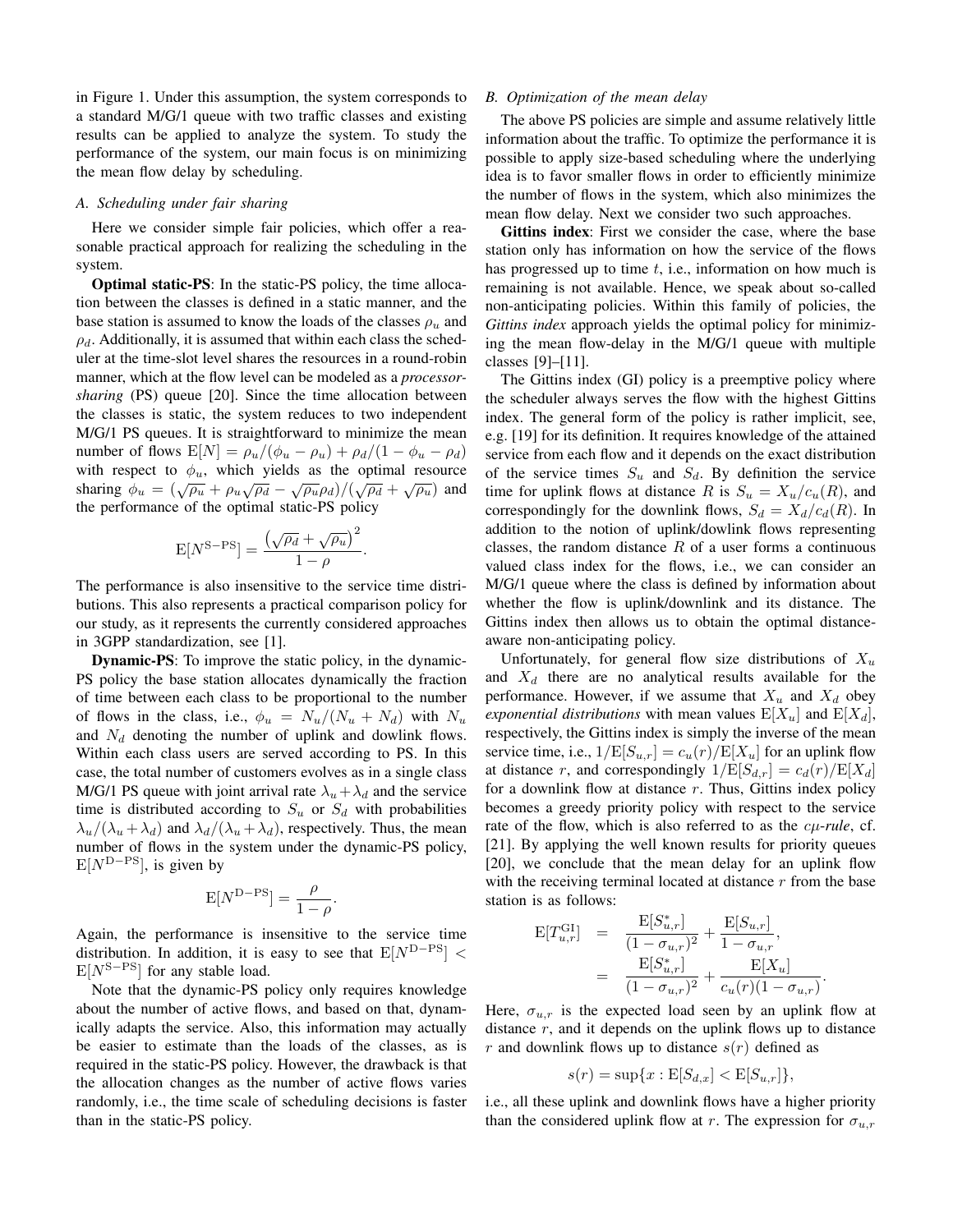reads as

$$
\sigma_{u,r} = \lambda_u \int_0^r \mathbf{E}[S_{u,z}]dF_R(z) + \lambda_d \int_0^{s(r)} \mathbf{E}[S_{d,z}]dF_R(z),
$$
  
=  $\lambda_u \mathbf{E}[X_u] \int_0^r \frac{dF_R(z)}{c_u(z)} + \lambda_d \mathbf{E}[X_d] \int_0^{s(r)} \frac{dF_R(z)}{c_d(z)},$ 

where  $dF_R(z) = 2z dz$ , and  $S_r^*$  refers to the so called remaining service time for terminals up to distance *r* with mean

$$
\begin{split} \mathcal{E}[S_{u,r}^{*}] &= \frac{\lambda_u}{2} \int_0^r \mathcal{E}[S_{u,z}^2] dF_R(z) + \frac{\lambda_d}{2} \int_0^{s(r)} \mathcal{E}[S_{d,z}^2] dF_R(z), \\ &= \lambda_u \mathcal{E}[X_u]^2 \int_0^r \frac{dF_R(z)}{c_u^2(z)} + \lambda_d \mathcal{E}[X_d]^2 \int_0^{s(r)} \frac{dF_R(z)}{c_d^2(z)}. \end{split}
$$

The mean delay of uplink flows is given by

$$
E[T_u^{\text{GI}}] = \int_0^1 E[T^{\text{GI}}(u,r)] \, dF_R(r).
$$

Correspondingly, we have similar equations for the conditional delay of the downlink flows  $E[T_{d,r}^{\text{GI}}]$ . The overall performance expressed as the mean number of flows in the system is simply  $E[N^{GI}] = \lambda_u E[T_u^{GI}] + \lambda_d E[T_d^{GI}].$ 

While the Gittins index policy requires very detailed knowledge, some of which certainly can not be known with very good accuracy, for example, the distribution of the mean service rates over different distances, it serves as a useful bound against which the more robust PS policies can be compared.

SRPT: Finally, assume that the base station has exact information about the remaining service time of each flow, which implies that the base station knows both the remaining size in bits as well as the service rate (i.e., the location of the user in our model). Then the system is represented by a standard M/G/1 queue (as in the case with dynamic-PS) for which *shortest-remaining-processing-time* (SRPT) is the optimal policy for minimizing the mean flow delay [12].

Similarly as in the case of the dynamic PS policy, the system behaves as an M/G/1 queue with a joint arrival rate  $\lambda_u + \lambda_d$ and the density of the service time distribution,  $f(t)$ , is the weighted combination of the uplink and dowlink service time densities,  $f_u(t)$  and  $f_d(t)$ ,

$$
f(t) = \frac{\lambda_u}{\lambda_u + \lambda_d} f_u(t) + \frac{\lambda_d}{\lambda_u + \lambda_d} f_d(t).
$$

It is easy to see that

$$
f_u(t) = \int_0^1 f_{X_u}(c_u(r)t)c_u(r)f_R(r)dr,
$$

and correspondingly for  $f_d(t)$ .

The conditional mean delay formula for SRPT originates from [22]:

$$
E[T^{SRPT}(t)] = \frac{\lambda E[(S \wedge t)^2]}{2(1 - \rho(t))^2} + \int_0^t \frac{1}{1 - \rho(s)} ds,
$$

where  $S \wedge t = \min\{S, t\}$  and  $\rho(t)$  refers to  $\rho(t) =$  $\lambda \int_0^t s f(s) ds$ . The mean delay of uplink flows is then given by

$$
\mathbf{E}[T_u^{\rm SRPT}] = \int_0^\infty \mathbf{E}[T^{\rm SRPT}(t)] f_u(t) dt,
$$

and similarly for the mean delay of downlink flows  $E[T_d^{\text{SRPT}}]$ . Finally, the total mean number of flows is obtained from  $E[N^{SRPT}] = \lambda_u E[T_u^{SRPT}] + \lambda_d E[T_d^{SRPT}].$ 

Again, the assumptions of the SRPT policy may be somewhat restrictive in practice (complete knowledge of the remaining sizes in bits as well as the service rate of a given flow), but it serves as the absolute lower bound in terms of the mean delay under any scheduling discipline.

#### *C. Comparison of the policies*

Here we illustrate the analytical results and compare the different scheduling policies. The parameter values are chosen to reflect realistic system values. As the capacity function for the flows we use the simple form (1). The cell radius is assumed to be 100 m and the radius inside which the maximum rate is achieved is 10 m, and in our unit circle model this corresponds to having  $r_0 = 10/100 = 0.1$ . Additionally, path loss is  $\alpha = 3$ . Both  $r_0$  and  $\alpha$  were the same for both uplink and downlink. In LTE systems the uplink and downlink rates are asymmetric and thus we use in the downlink the maximum rate  $C_d = 200$  Mbps and in the uplink the maximum rate  $C_u = 100$  Mbps. The traffic parameters are also asymmetric with respect to the file sizes so that in the downlink the sizes have mean  $E[X_d] = 200$  KB and in the uplink  $E[X_u] = 20$ KB. This reflects the fact that users are typically downloading larger flows/files than uploading. Correspondingly, this gives for the mean service time requirements  $E[S_u] = 0.66$  s and  $E[S_d] = 3.28$  s, respectively, i.e., the asymmetry in the service time requirement equals 5. For the arrival rates we consider two settings. In the first one, the arrival rate of flows in the uplink and downlink are equal,  $\lambda_u = \lambda_d$ , reflecting roughly that every TCP file download results actually in a bidirectional flow. To increase the load, the arrival rate is increased uniformly. In the other case, the arrival rates are asymmetric in order to see the impact of this. Specifically, we fix  $\rho_u = 0.2$  (giving  $\lambda_u = 0.31$ ) and vary  $\rho_d$ .

Of main importance for our insights are how the policies perform compared with each other. Thus, for the overall performance we consider the ratio of the mean number of customers relative to the dynamic PS policy, i.e., the ratios  $E[N^{S-PS}]/E[N^{D-PS}]$ ,  $E[N^{GI}]/E[N^{D-PS}]$  and E[*N*SRPT]*/*E[*N* <sup>D</sup>*−*PS] (due to Little's result, the ratio of the mean number of flows is equal to the ratio of the mean delays). This is depicted as a function of the load  $\rho$  in Figure 2 for the different policies  $(S-PS =$  optimal static-PS, D-PS = dynamic-PS, GI = Gittins). In the figure, the solid lines correspond to the symmetric arrival rate scenario, while the dashed lines are the results of the asymmetric arrival rate scenario. From the figure, we observe that the dynamic-PS policy is able to perform remarkably well; it gives a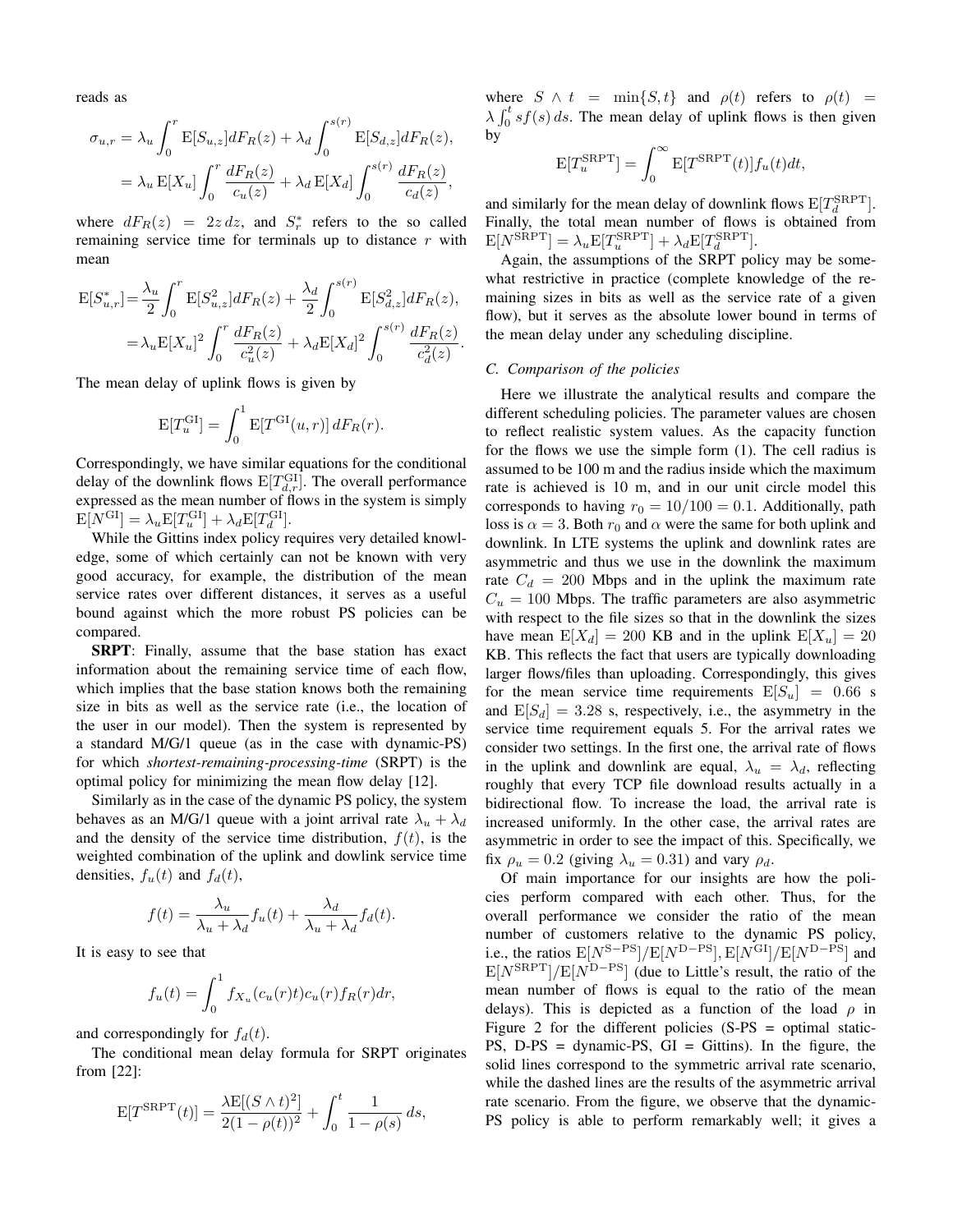

Fig. 2. The relative performance with respect to the dynamic-PS policy for the different policies. The solid and the dashed lines correspond to the results for the symmetric and asymmetric scenarios, respectively.

significant improvement over the static-PS approach, in fact by a factor that equals  $(\sqrt{\rho_d} + \sqrt{\rho_u})^2/(\rho_d + \rho_u) > 1$ . Note that in the symmetric arrival rate scenario, this becomes a constant, independent of the arrival rate. Also, the dynamic-PS policy with very limited information (number of flows in uplink and downlink) is still able to perform reasonably well against the Gittins index policy that itself depends on quite specific assumptions. Nevertheless, the performance gap to the optimal SRPT policy increases quickly with the load showing the potential usefulness of exploiting size information. These conclusions hold for both the symmetric and the asymmetric arrival rate scenarios; in fact, only the static PS result is clearly affected, while for the Gittins index case it can be barely seen and for SRPT the results are virtually the same.

Next we investigate the fairness properties of the policies. To this end we consider the ratio of the normalized uplink and downlink mean delays  $E[T_d]/E[T_u] \cdot E[S_u]/E[S_d]$ , i.e., the uplink mean delay is normalized with respect to the uplink mean service time (and similarly for the downlink case). This is shown for the different policies in Figure 3, where the solid lines and dashed lines correspond to the symmetric and asymmetric arrival rate scenarios, respectively. As can be seen, for both PS policies the ratio remains a constant indicating that the fairness between uplink and downlink is unaffected by load. The D-PS policy is in some sense ideally fair while the static-PS policy favors the downlink class somewhat. The Gittins index policy is highly unfair with respect to the downlink due to its inherent strict priority mechanism (uplink has a smaller service time requirement). SRPT is not quite as bad, but still somewhat penalizes the downlink flows and the unfairness increases with load. Again, only the static PS policy is affected by the symmetric/asymmetric arrival rate setting, while the others (Gittins index and SRPT) are hardly affected at all.

# IV. DYNAMIC TDD WITH ALLOCATION CONSTRAINTS

Here we analyze the impact of having practical constraints in the time allocation between the classes. Under this assumption, the system no longer corresponds to a standard M/G/1 queue and the analysis becomes more challenging. We



Fig. 3. The ratio of the normalized downlink delay to the normalized uplink delay for different policies as a function of load *ρ*. The solid and the dashed lines correspond to the results for the symmetric and asymmetric scenarios, respectively.

present the discrete D-PS policy, analyze its performance and consider the performance optimization problem using different techniques.

#### *A. Discrete D-PS policy*

We consider the setting where the scheduler can only select the allocation from the discrete set of allocations, see Figure 1. Recall that the set of feasible allocations for the uplink is denoted by  $\Phi_u$ . Previously, in the unconstrained case, we observed that the D-PS policy offers a good tradeoff between performance and fairness. Additionally, it is simple requiring very little knowledge about the traffic. The discrete D-PS policy simply rounds the ideal allocation to the closest realizable allocation in the set  $\Phi_u$ . More exactly, let  $\phi_u^{\text{D-PS}} =$  $N_u/(N_u + N_d)$ , i.e., the ideal allocation according to D-PS policy. The uplink allocation  $\phi_u$  is given by

where

$$
n^* = \arg \min \{ |\phi_{u,n} - \phi_u^{\text{D-PS}}|, n = 1, ..., K \}.
$$

 $\phi_u = \phi_{u,n*}$ 

Note that under this policy the system loses its nice insensitivity property. Thus, below we analyze the performance separately with exponential service times and general service times.

Exponential service times: Consider first the case where the service times  $S_u$  and  $S_d$  obey an exponential distribution. The system under the discrete D-PS policy corresponds to a 2-dimensional Markov process with the transition rates

$$
\begin{cases}\n(N_u, N_d) \rightarrow (N_u + 1, N_d) : \lambda_u, \\
(N_u, N_d) \rightarrow (N_u, N_d + 1) : \lambda_d, \\
(N_u, N_d) \rightarrow (N_u - 1, N_d) : \phi_u / \mathbb{E}[S_u], \\
(N_u, N_d) \rightarrow (N_u, N_d - 1) : (1 - \phi_u) / \mathbb{E}[S_d].\n\end{cases}
$$

The steady state distribution of the process can be then obtained using standard numerical methods.

General service times: The above analysis specifically relied on Markovian assumptions. Balanced Fairness (BF) resource sharing scheme offers a tractable approach to evaluating the performance of fair sharing under general service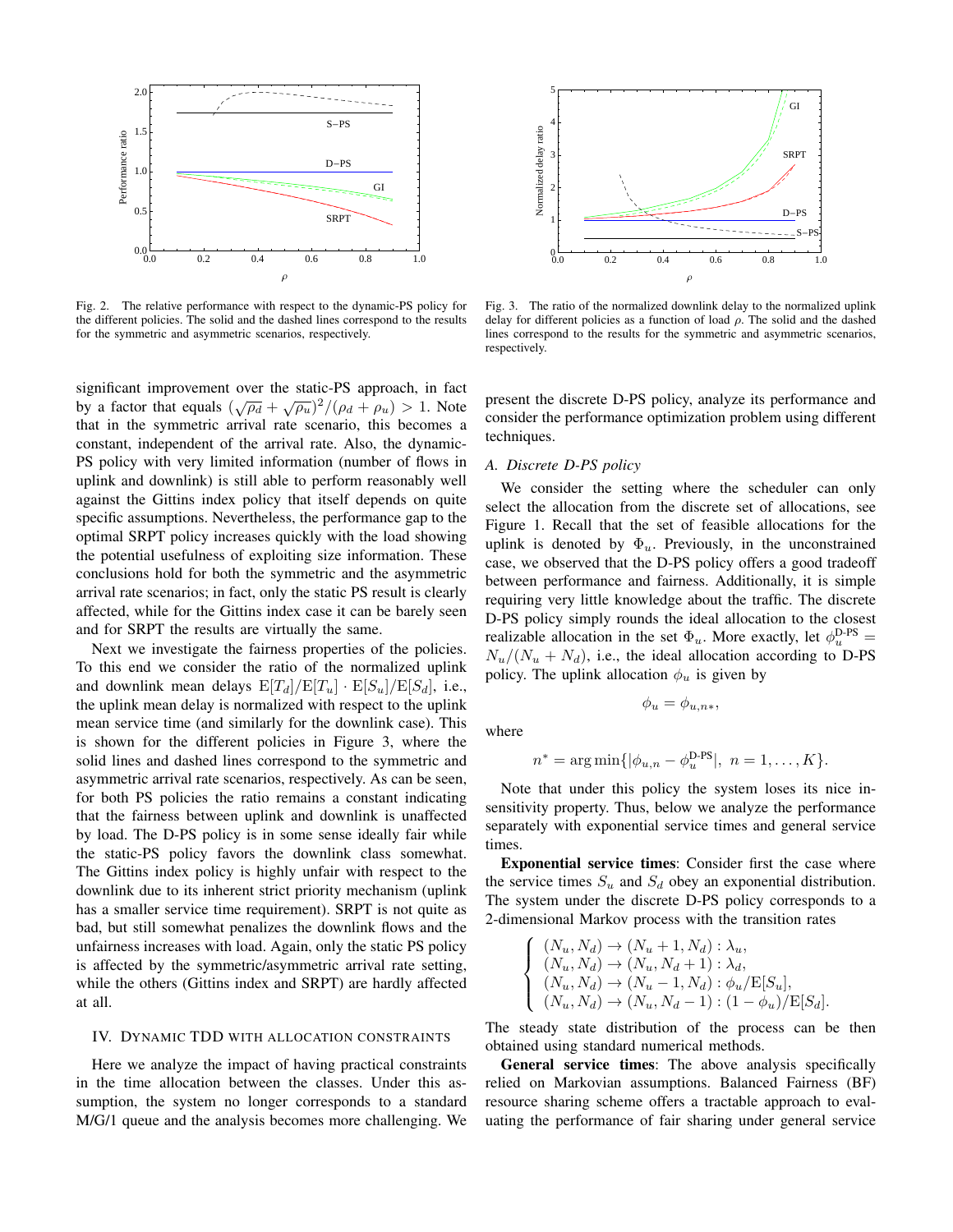time requirements, see [13]. In our case, we can make the following interpretation of the TDD system. First assume that, in Figure 1, all time allocations along the line  $\phi_u + \phi_d = 1$  with  $\phi_u \in [\phi_u^{\min}, \phi_u^{\max}]$  can be realized (by using fast scheduling between the discrete points). Then the system under BF can be represented by a tree network with fixed capacities containing two access links with capacities  $1 - \phi_u^{\text{min}}$  (downlink class) and  $\phi_u^{\text{max}}$  (uplink class) and one shared link with unit capacity.

The explicit expression of the normalization constant for the above two-branch tree network originates from [23] and reads

$$
G(\rho_u, \rho_d) = \frac{1}{1 - \rho_u - \rho_d} \left( \frac{1 - \rho_u}{1 - \frac{\rho_u}{\phi_u^{\max}}} + \frac{1 - \rho_d}{1 - \frac{\rho_d}{1 - \phi_u^{\min}}} - 1 \right).
$$

Then the mean number of uplink flows is given by

$$
E[N_u] = \frac{\rho_u}{G(\rho_u, \rho_d)} \frac{\partial G(\rho_u, \rho_d)}{\partial \rho_u},
$$

and similarly for the mean number of downlink flows. These results can be used to obtain approximations of the impact of general service time distributions on the fair sharing of the capacity region, such as provided by the discrete D-PS policy in the real TDD system with allocation constraints.

# *B. Optimizing the mean delay for exponential service times*

Assume that the service times  $S_u$  and  $S_d$  obey an exponential distribution. To optimize the performance we can apply the policy iteration method from the MDP theory [15]. This enables numerical evaluation of the gains from optimal allocation of  $(\phi_u, \phi_d)$  when only the number of flows in each class is known. Without any allocation constraints, the optimal policy would be a priority policy that gives priority to the class with the highest departure rate, i.e., the well-known c*µ*-rule [21]. By using policy iteration we can analyze how this is affected by the introduction of the allocation constraints.

The policy improvement algorithm operates as follows. Let  $\mathbf{n} = (n_u, n_d)$  denote a generic state in the state space. In each state, a decision  $\phi_u$  can be made which of the possible time allocations in  $\Phi_u$  is going to be used. Furthermore, let  $\pi^{i}$  denote the policy in the *i*:th iteration of the algorithm, i.e., which action  $\phi_u$  to take in each state and  $\bar{n}_u(\pi^i)$  and  $\bar{n}_d(\pi^i)$ correspond to the mean number of uplink and downlink flows, respectively, under the policy  $\pi^i$ . Also, the transition rate from state **n** to **m** when action  $\phi_u$  is taken is given by  $q_{nm}(\phi_u)$ . The iterated policy when minimizing the number of flows in the system is obtained from  $\pi^i$  by performing for each state **n** the following optimization

$$
\pi^{i+1}(\mathbf{n}) = \underset{\phi_u \in \Phi_u}{\arg \min} \left( n_u + n_d - (\bar{n}_u(\pi^i) + \bar{n}_d(\pi^i)) + \sum_{\mathbf{m}} q_{\mathbf{n}\mathbf{m}}(\phi_u) v_{\mathbf{m}}(\pi^i) \right), \tag{2}
$$

where  $v_{\mathbf{m}}(\pi^i)$  gives the so-called relative value of state m characterizing the difference in the expected mean number of flows for a process that is started from initial state **m** and a stationary process under the policy  $\pi^{i}$ . The relative values  $v_{\mathbf{m}}(\pi^i)$  are obtained by solving the associated Howard equations,

$$
n_u + n_d - (\bar{n}_u(\pi^i) + \bar{n}_d(\pi^i)) +
$$
  

$$
\sum_{\mathbf{m}} q_{\mathbf{m}} (v_{\mathbf{m}}(\pi^i) - v_{\mathbf{n}}(\pi^i)) = 0, \quad \forall \mathbf{n}.
$$

Additionally, an initial policy  $\pi^0$  needs to be defined, which in our numerical studies is given by the discrete D-PS policy, as described in the previous section. Thus, starting from the initial policy one first solves the associated relative values after which the first iterated policy  $\pi^1$  is given by solving (2). Given the new policy one again solves the new relative values  $v_{\mathbf{m}}(\pi^1)$ , for all **m**, after which the next iterated policy  $\pi^2$  can be solved. Eventually, the iteration converges and yields the optimal policy  $\pi^*$ . Typically, the convergence happens after a few iterations.

The policy iteration algorithm allows us to numerically investigate how much performance can be optimized by just knowing the number of flows in each class. However, the properties of the policy iteration step (2) reveal additionally the following interesting structural result that the optimal policy is such that the optimal action in state **n** is to always choose among the corner points of the capacity region.

*Proposition 1:* For exponential service times, the optimal policy  $\pi^*(\mathbf{n})$  in any state **n** is given by  $\pi^*(\mathbf{n}) = \phi_u^{\min}$  or  $\pi^*(\mathbf{n}) = \phi_u^{\max}$ . Thus, the optimal policy always uses either of the extreme values in the set  $\Phi_u$ .

*Proof:* In the policy iteration optimization step (2), for any state **n** the only terms that are affected by the choice of the action  $\phi_u$  are the terms that correspond to a departure of either an uplink or downlink flow. Thus, the minimization corresponds to determining (the dependence on  $\pi^i$  has been omitted for clarity)

$$
\pi^*(\mathbf{n}) = \underset{\phi_u \in \Phi_u}{\arg \min} \bigg( \phi_u / S_u (v_{n_u-1, n_d} - v_{n_u, n_d}) + (1 - \phi_u) / S_d (v_{n_u, n_d - 1} - v_{n_u, n_d}) \bigg).
$$

The above function is linear with respect to  $\phi_u$  and thus the minimum value is obtained at either of the extreme values of  $\phi_u$ , i.e.,  $\pi^*(\mathbf{n}) = \phi_u^{\min}$  or  $\pi^*(\mathbf{n}) = \phi_u^{\max}$ . This holds at every iteration step of the policy iteration algorithm, which completes the proof. П

#### *C. SRPT-like heuristic*

As shown above, for exponential service times, the optimized policy always uses either of the corner points for allocation. This is plausibly also a good principle even under general service times. On the other hand, the SRPT principle is that one always concentrates the service on those jobs that have the shortest remaining service. These observations lead us to an SRPT-like heuristic where we serve in both classes the shortest flow (in terms of remaining service time) and allocate the largest possible rate to the class with the smallest flow, in order to get rid that flow as quickly as possible under the allocation constraints.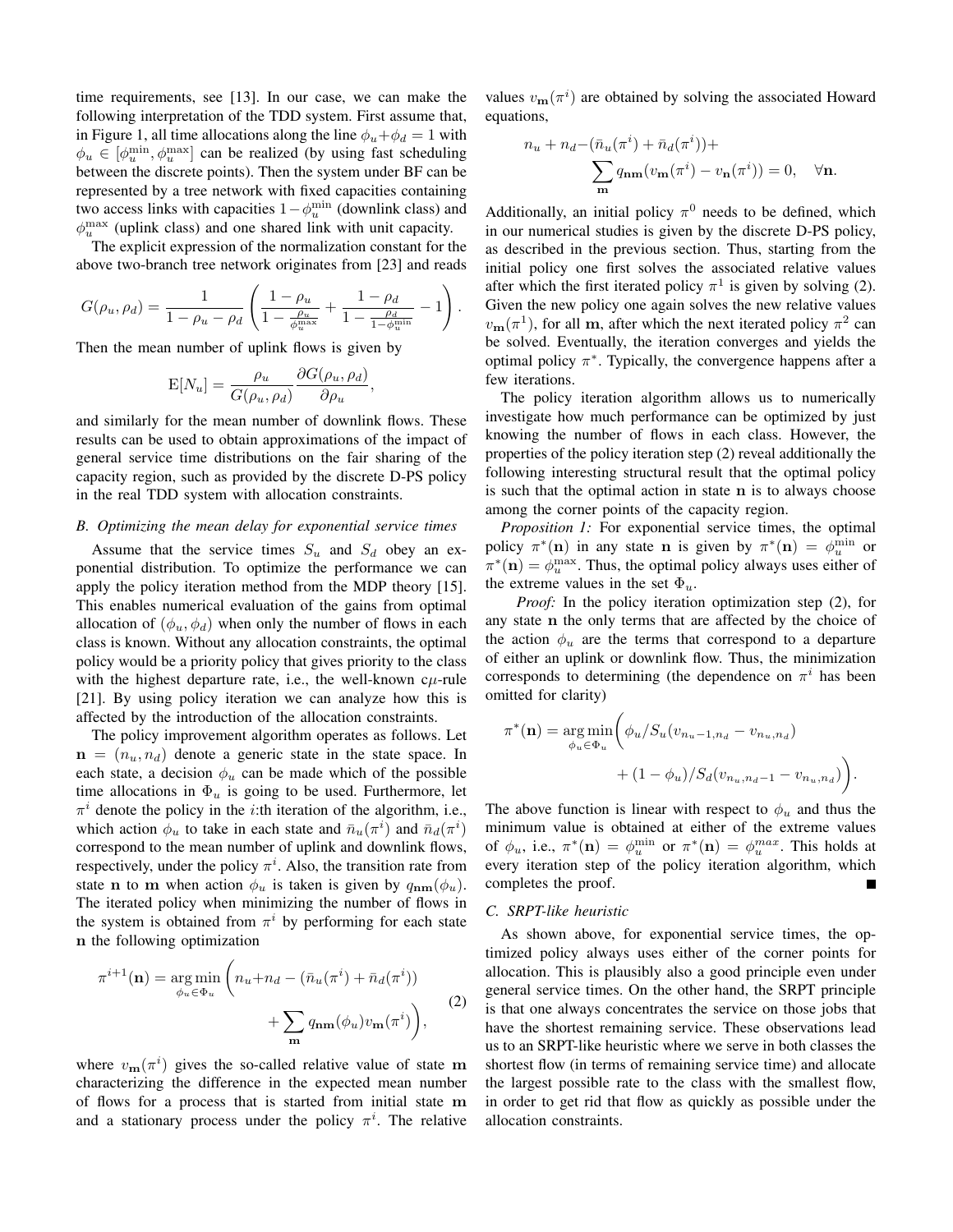#### *D. Numerical results*

Next we provide some illustrative numerical examples. We consider the same setting as earlier in Section III-C with symmetric arrival rates in both classes, but we assume that the service times are exponentially distributed with mean  $E[S_u]$ and  $E[S_d]$ .

We first consider the overall performance in terms of the total mean number of flows in the system. Figure 4 (upper panel) shows, as a function of the load  $\rho$ , the ratio of the mean number of flows for the different policies operating in the constrained capacity region relative to the mean number of flows for the unconstrained D-PS policy. Thus, the figure depicts the loss in performance (in terms of mean number of flows) due to the allocation constraints compared with the unconstrained D-PS policy. The performance of discrete D-PS policy is never very far (at most about 20% worse) from D-PS and the policy iteration (MDP in the figure) cannot improve much the performance. The MDP results have been obtained after 5 iteration steps when starting from the discrete D-PS policy. The Balanced Fairness (BF in the figure) result shows what to expect under general service time distributions. Again, using SRPT-like size information (SRPT heuristic in the figure) can offer a significant gain, especially at moderate loads, but our heuristic may favor uplink flows too much at higher loads. This becomes clear in Figure 4 (lower panel), which shows the normalized delay ratio (recall our definition for this from Section III-C) for the different policies; indeed, the SRPT heuristic unfairness starts to increase quickly with load. However, all the other fair policies (BF and discrete D-PS) are, as expected, close to ideal in term of fairness. Interestingly, the policy iteration method also results in a very fair policy.

Finally, we make some observations on the properties of the optimal policy that can be obtained using the policy iteration algorithm. These results are actually obtained from an asymmetric arrival rate setting with  $\rho_u = 0.05$  and  $\rho_d = 0.85$ in order to better visualize the observations. Figure 5 (left panel) depicts the initial policy for our truncated state space (truncated at 50 flows in both classes), i.e., the allocation for  $\phi_u$  under the discrete D-PS policy. The different colors indicate the 5 possible actions. Of special importance are the black (darkest shade) and yellow (lightest shade) areas that represent the corner points in the capacity region; the yellow area corresponds to the allocation  $(\phi_u, \phi_d) = (1/10, 9/10)$ and the black area to  $(\phi_u, \phi_d) = (3/5, 2/5)$ . Figure 5 (right panel) presents the optimized policy after 5 steps of the policy iteration algorithm and shows that indeed only the corner points are used (as predicted by Proposition 1). Recall that without the allocation constraints, the delay optimal policy would be the c $\mu$ -rule. If one directly applies the c $\mu$ -rule to the constrained capacity region, the optimal policy would be to use either of the corner points  $(\phi_u, \phi_d) = (1/10, 9/10)$  or  $(\phi_u, \phi_d) = (3/5, 2/5)$ , depending on the parameters. In our setting, this would correspond to  $(\phi_u, \phi_d) = (3/5, 2/5)$ , i.e., in Figure 5 the area would be black (except on the y-axis).



Fig. 4. The relative performance with respect to the unconstrained D-PS policy for the different policies that operate in the constrained capacity region (upper panel) and the ratio of the normalized downlink delay to the normalized uplink delay for the different policies (lower panel).



Fig. 5. Illustration of the initial policy (left panel), i.e., the discrete D-PS policy, and the optimized policy (right panel) after 5 iterations of the policy iteration algorithm. Different colors indicate the allocation among the 5 possibilities. The black and the yellow areas correspond to the corner points of the capacity region.

The shape of the area clearly suggests that the optimal policy is characterized by a switching curve with an exponential form (the turning towards y-axis is a border effect and due to the truncation of the state space) and shows how the  $c\mu$ -rule is affected by the constraints in the capacity region.

## V. CONCLUSIONS

We have considered the scheduling of flows (file transfers) in a single cell using dynamic TDD for controlling the resource allocation between the uplink and downlink traffic. A dynamic model was derived that takes into account stochastically arriving flows distributed randomly in space and with random sizes. The dynamic TDD resource allocation problem was modeled